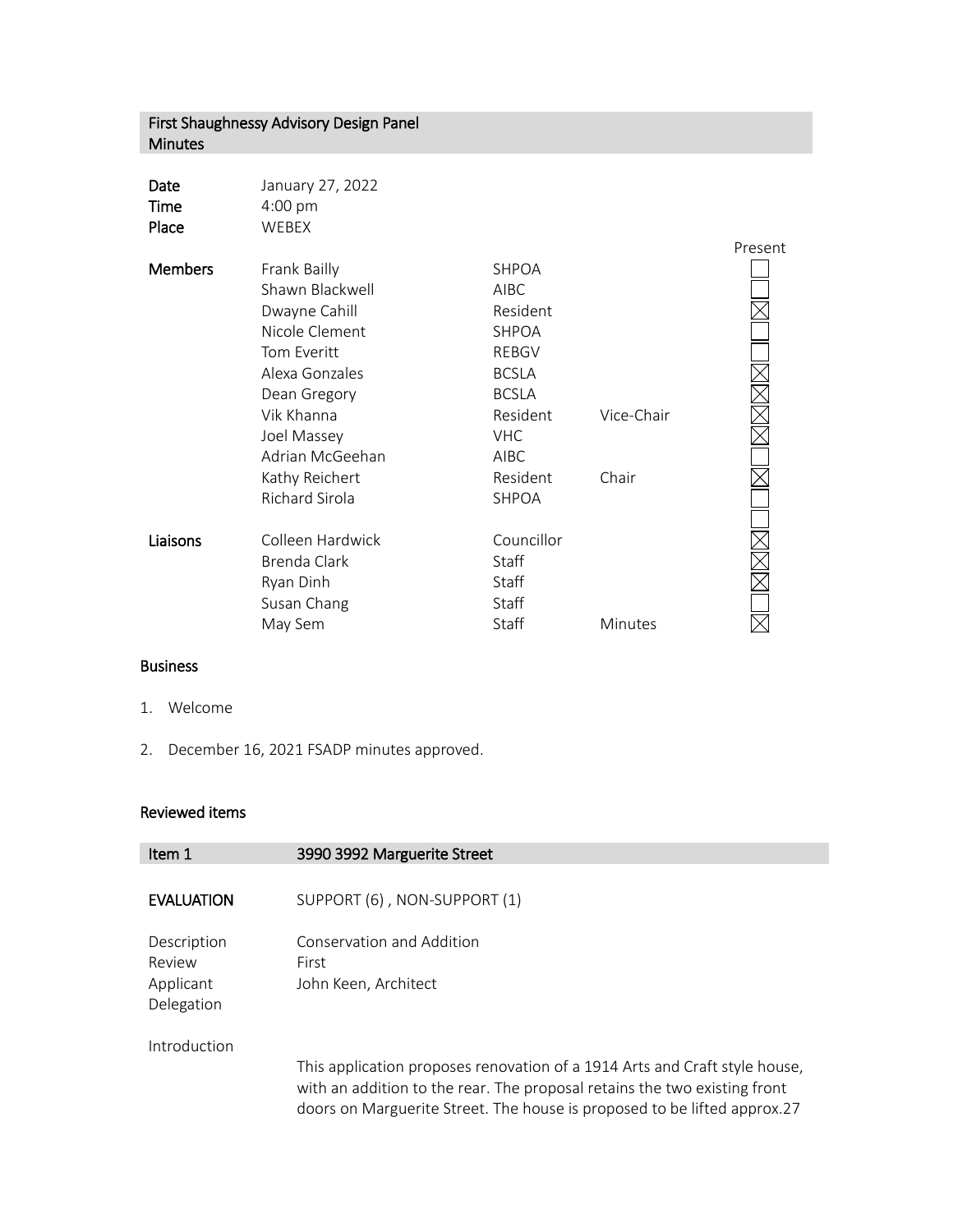|                                         | inches to improve headroom in the existing basement, which will have a<br>secondary suite incorporated. A new 3 car garage is also proposed along the<br>lane, adjacent to the existing 1925 Coach House, which will also be<br>renovated. The only proposed variance is a side yard setback relaxation of<br>approximately 30" into the 20% north side yard setback. The proposal<br>generally conforms to First Shaughnessy requirements and guidelines,<br>although the dwelling siting is existing non-conforming, as is the Coach<br>House. A previous addition within 2 feet of the north property line will be<br>removed. The roof ridge is below allowable maximum FSD height. Building<br>footprint including covered porches is approximately 36%. Impermeable<br>Surface is approximately 54% of the site, allowing for extensive garden and<br>green space. Items for discussion include architectural integration of the<br>additional floor area and siting of the addition, the new grade transition to<br>the main floor, as well as site circulation and landscaping. |
|-----------------------------------------|-----------------------------------------------------------------------------------------------------------------------------------------------------------------------------------------------------------------------------------------------------------------------------------------------------------------------------------------------------------------------------------------------------------------------------------------------------------------------------------------------------------------------------------------------------------------------------------------------------------------------------------------------------------------------------------------------------------------------------------------------------------------------------------------------------------------------------------------------------------------------------------------------------------------------------------------------------------------------------------------------------------------------------------------------------------------------------------------|
|                                         | Please comment on the success of the architectural and landscape design in<br>relation to First Shaughnessy guidelines, including:                                                                                                                                                                                                                                                                                                                                                                                                                                                                                                                                                                                                                                                                                                                                                                                                                                                                                                                                                      |
|                                         | a) General commentary on impact on original buildings, including:<br>i. architectural compatibility of proposed and existing construction<br>ii. raising of the original building vs. new transitions to grade<br>iii. materiality and colour, including proposed metal roofing.                                                                                                                                                                                                                                                                                                                                                                                                                                                                                                                                                                                                                                                                                                                                                                                                        |
|                                         | b) Landscape design<br>i. integration with existing building and Coach House, addition, and new<br>garage<br>ii. buffer to adjacent residential properties                                                                                                                                                                                                                                                                                                                                                                                                                                                                                                                                                                                                                                                                                                                                                                                                                                                                                                                              |
| Applicant's<br>Introductory<br>Comments | The objective of this development proposal is to renovate a 1914 Arts and<br>Craft style house, with an addition to the rear.                                                                                                                                                                                                                                                                                                                                                                                                                                                                                                                                                                                                                                                                                                                                                                                                                                                                                                                                                           |
|                                         | In an effort to retain the integrity and charm of the original residence, while<br>anticipating the requirements for today, all of the proposed new floor<br>spaces at the rear of the existing hall.                                                                                                                                                                                                                                                                                                                                                                                                                                                                                                                                                                                                                                                                                                                                                                                                                                                                                   |
|                                         | This results in the only formal relaxation in the presented design, which is a<br>proposed two storey wing which extends 19 foot six of the rear of the<br>house is approximately 30 inches into the current north side yard setback.                                                                                                                                                                                                                                                                                                                                                                                                                                                                                                                                                                                                                                                                                                                                                                                                                                                   |
|                                         | In an effort to retain the twin gabled feature of the existing home, City of<br>Vancouver supported a modest relaxation and directed 30 inch<br>encroachment.                                                                                                                                                                                                                                                                                                                                                                                                                                                                                                                                                                                                                                                                                                                                                                                                                                                                                                                           |
|                                         | During preliminary design review, City of Vancouver planning and heritage<br>departments encouraged retention of two existing front doors off the porch<br>on Marguerite                                                                                                                                                                                                                                                                                                                                                                                                                                                                                                                                                                                                                                                                                                                                                                                                                                                                                                                |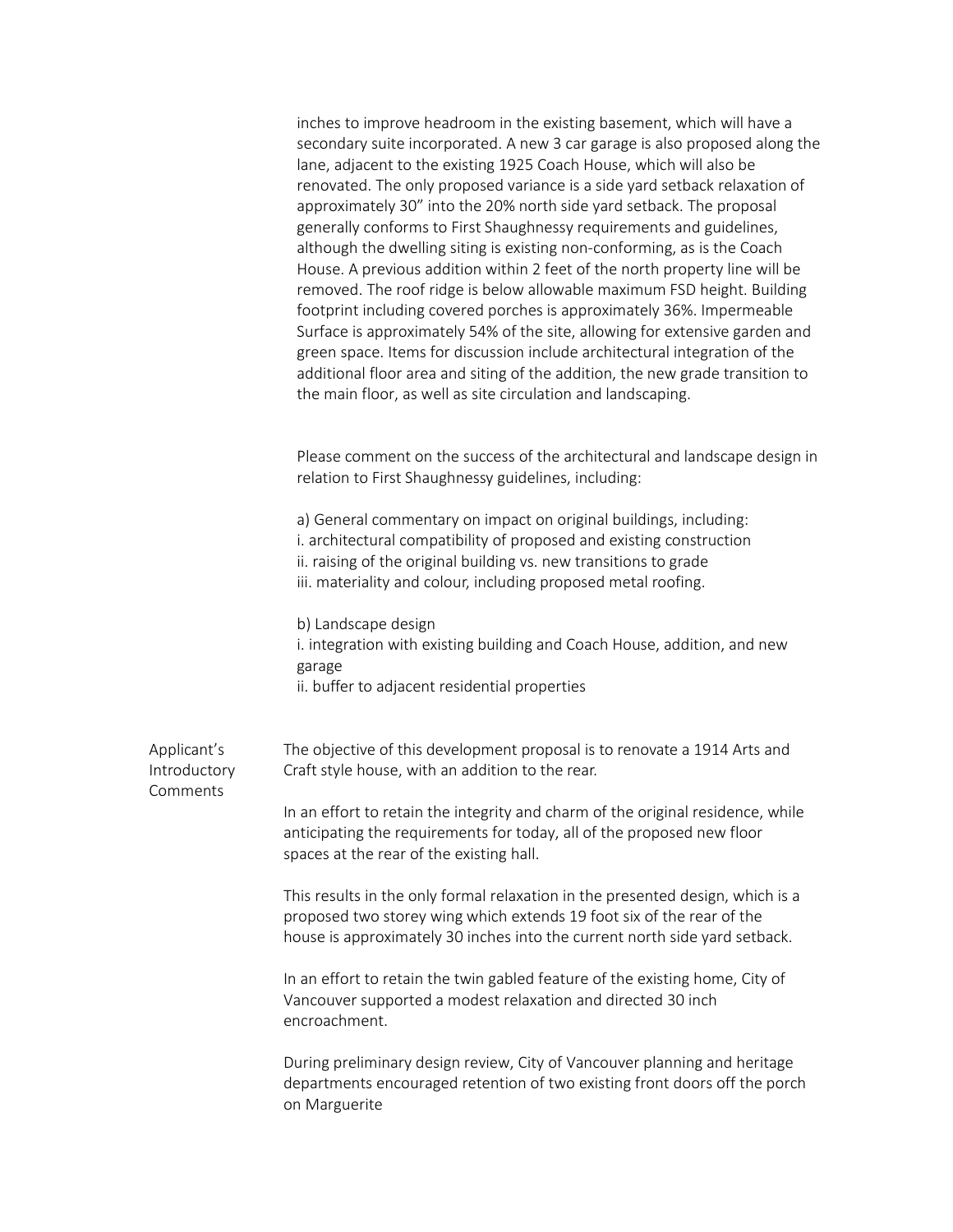The design proposes to move the retain second door to a more discreet part of the original facade, which steps back approximately 12 feet from the north west corner.

The door will be used as an entrance to the secondary suite in a rebuilt basement, which is necessary because the current basement has a six foot six clear height; due to the reduced headroom and damaged interior condition, City of Vancouver building Inspector pointed out during the inspection that the basement is currently not approvable for repair or use under the Vancouver building bylaw, which requires more headroom for livable use.

Applicant is proposing to lift the house 27 inches and install it on a new foundation to provide a practical livable basement height of approximately nine foot three inches. This will raise the main floor ridge of the existing residences from the current 35 foot three inches to approximately 37 foot six inches, which is substantially under the allowed FSD bylaw maximum of 44.95 feet.

In addition, the site slopes upward towards the rear of the property. This elevation increase for the entire home will greatly help if the rear yard moves the main floor plane off the grade, being more in line with the current FSD ODP intent of main floors being at least four foot eight above the grade.

Both the Landscape Architect and Heritage Consultant spoke about design efforts to mitigate the impact of the house lift from the Marguerite street facade. All of the lower single floor roofs are designed to standing seam metal roof highlights intended to enhance and differentiate new roof structures from the existing building. The distinction is considered important to respect the heritage for the original building.

Panel's Consensus on Key Aspects Needing Improvement

- Panel commended retention of the trees.
- Panel was pleased with the raising of the house and the landscape plan has helped with the softening of the raising.
- Panel noted the filigree at the front was okay because of the narrowness (but) as there is not enough area to have more plants.
- Panel noted the landscape is offering excellent privacy to the neighbours.
- Panel appreciates the material and colour palette.
- Panel encourage a more authentic material palette, as houses were in the past.
- Panel noted concerns with a congestion look in the laneway due to the coach house and garage being next to each other.